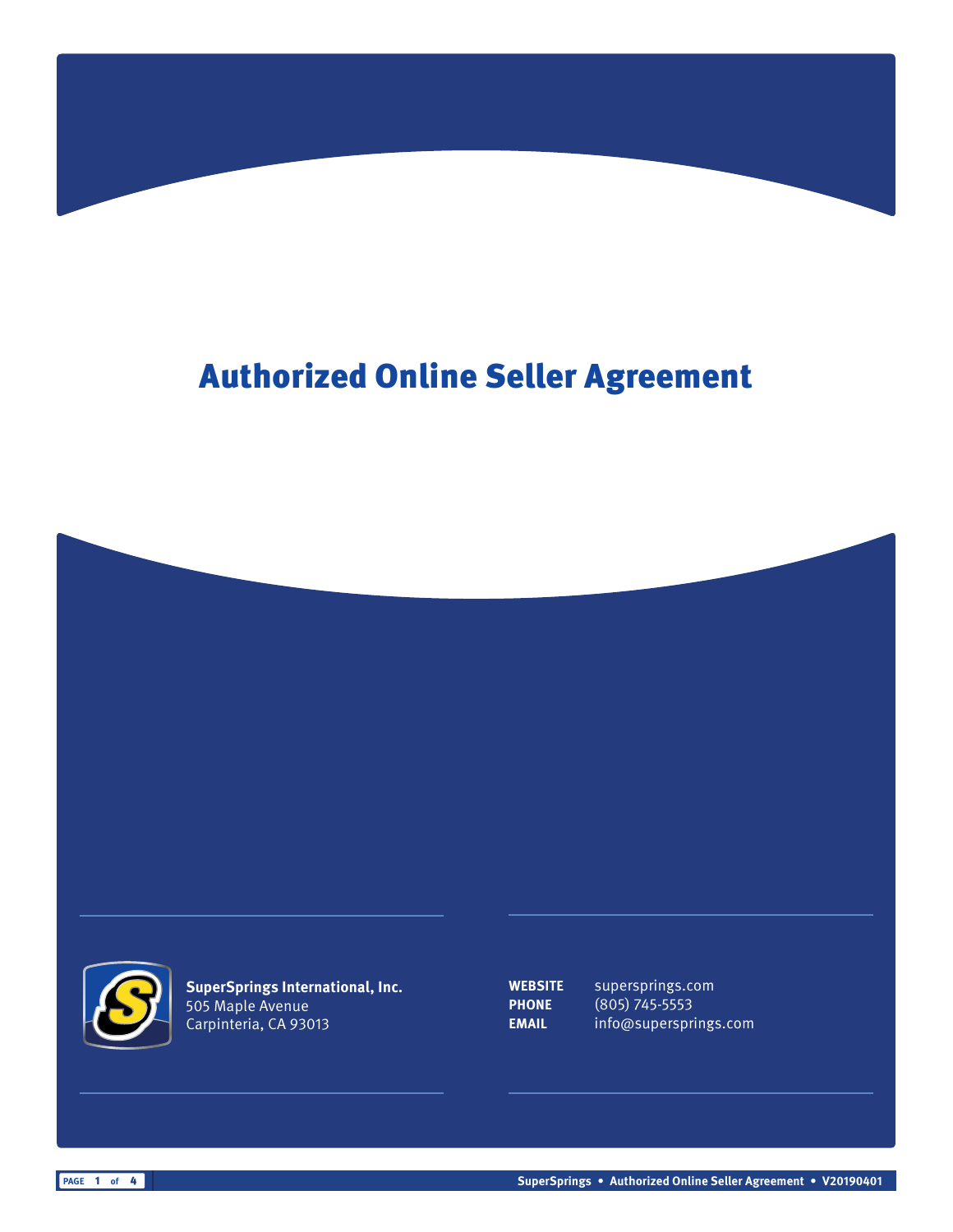This SuperSprings International Inc. Authorized Online Seller Agreement (the "Agreement") is hereby entered into by and between SuperSprings International Inc. ("SuperSprings") and the undersigned Seller ("Seller" or "you") (collectively, the "Parties" and individually, a "Party"). The "Effective Date" of this Agreement is the date this Agreement is accepted by SuperSprings after being agreed to by you.

- 1. **Modification of the Terms.** By entering into this Agreement, Seller affirms its agreement to adhere to the terms in the currently effective SuperSprings International Inc. Authorized Distributor Policy or SuperSprings International Inc. Authorized Reseller Policy, as applicable to Seller (the "Terms"). This Agreement supplements, amends, and is deemed incorporated into the Terms. Except as supplemented or amended pursuant to the terms and conditions in this Agreement, the Terms remain unchanged and in full force and effect as written. Unless otherwise defined herein, capitalized terms shall have the same meanings ascribed to them in the Terms.
- 2. **Authorization of Online Sales.** The Terms prohibit the sale of Products on any website, online marketplace, mobile application, or other online forum without the prior written consent of SuperSprings. Execution by SuperSprings of this Agreement constitutes SuperSprings' consent, and the various provisions in the Terms pertaining to such prohibition are deemed amended in order to effectuate such approval. Subject to and to the extent provided by the terms and conditions herein, Seller may market for sale and sell Products solely and exclusively at the website(s) and/or mobile application(s) identified as approved by SuperSprings in the Application for Website Approval above (the "Authorized Websites"). Seller shall not market for sale or sell Products on or through any other website, online marketplace, mobile application, or other online forum.
- 3. **Operation of the Authorized Websites.** Seller's approval to sell SuperSprings Products on Authorized Websites is conditioned on adherence to the following terms and conditions:
	- (a) The Authorized Websites must be confined to the specific approved domain name(s) and/or screen name(s) or storefront name(s). The Authorized Websites must not give the appearance that they are operated by SuperSprings or any third party.
	- (b) Anonymous sales are prohibited. Seller's full legal name or registered fictitious name, mailing address, email address, and telephone contact must be stated conspicuously on the Authorized Websites and must be included with any shipment of Products or in an order confirmation email delivered at the time of purchase.
	- ( c) At SuperSprings' request, Seller will reasonably cooperate in demonstrating and/or providing access to, and copies of, all web pages that comprise the Authorized Websites.
	- (d) The Authorized Websites shall have a mechanism for receiving customer feedback and Seller shall use reasonable efforts to address all customer feedback and inquiries received in a timely manner. Seller agrees to provide copies of any information related to customer feedback (including any responses to customers) to SuperSprings for review upon request. Seller agrees to cooperate with SuperSprings in the investigation of any negative online review associated with Seller's sale of the Products and to use reasonable efforts to assist in resolving such reviews.
- (e) The Authorized Websites shall be in compliance with all applicable privacy, accessibility, and data security laws, regulations and industry standards.
- (f) Seller shall be responsible for any applicable taxes associated with its sales of Products through the Authorized Websites and any returns of Products purchased through the Authorized Websites.
- (g) Other than a drop-ship arrangement with SuperSprings or a SuperSprings Authorized Distributor, Seller shall not use any third-party fulfillment service to store inventory or fulfill orders for the Products without the prior written consent of SuperSprings. Under no circumstances shall Seller fulfill orders in any way that results in the shipped Product coming from stock other than Seller's.
- (h) In marketing the Products on the Authorized Websites, Seller shall only use images and descriptions of Products either supplied by or authorized by SuperSprings and shall keep all Product images and descriptions up to date.
- (i) To the extent that one or more of the Authorized Websites is a storefront on a third-party marketplace website, including, but not limited to storefronts on Amazon, eBay, Jet, Rakuten, Walmart Marketplace, or Sears Marketplace, SuperSprings reserves the right to require Seller to adhere and agree to additional terms relating to the quality and sale of Products through such storefronts.
- 4. **Intellectual Property.** The license granted to Seller to use the SuperSprings IP in the Terms is hereby amended to authorize use of the SuperSprings IP on the Authorized Websites, subject to the additional quality controls contained herein. Seller acknowledges that it owns no right, title, or interest in any of the SuperSprings IP except as granted in the Terms or herein. Seller's license to use the SuperSprings IP on the Authorized Websites shall be revoked immediately upon termination of this Agreement.
- 5. **Termination.** SuperSprings, in its sole and absolute discretion, may terminate its approval for Seller to market and sell Products at one or all of the Authorized Websites, and Seller must cease all such marketing and sales immediately on the applicable Authorized Website(s) upon receiving notice of such termination. Upon termination of approval to market and sell Products at one or more Authorized Websites, Seller's authorization to use SuperSprings IP on such websites shall be revoked. SuperSprings may terminate this Agreement with written notice at any time. On termination of Seller's status as an Authorized Distributor or Authorized Reseller pursuant to the Terms, this Agreement shall terminate automatically, and Seller shall immediately cease all marketing and sales of Products on the Authorized Websites.
- 6. **Availability of Injunctive Relief.** If there is a breach or threatened breach of the Terms or Sections 2 (Authorization of Online Sales), 3 (Operation of the Authorized Websites), 4 (Intellectual Property), or 5 (Termination) of this Agreement, it is agreed and understood that SuperSprings will have no adequate remedy in money or other damages and accordingly shall be entitled to injunctive relief and other equitable remedies; provided, however, no specification in this Agreement of any particular remedy shall be construed as a waiver or prohibition of any other remedies in the event of a breach or threatened breach of this Agreement. No failure, refusal, neglect, delay, waiver, forbearance, or omission by SuperSprings to exercise any right(s) herein or to insist upon full compliance by Seller with Seller's obligations herein shall constitute a waiver of any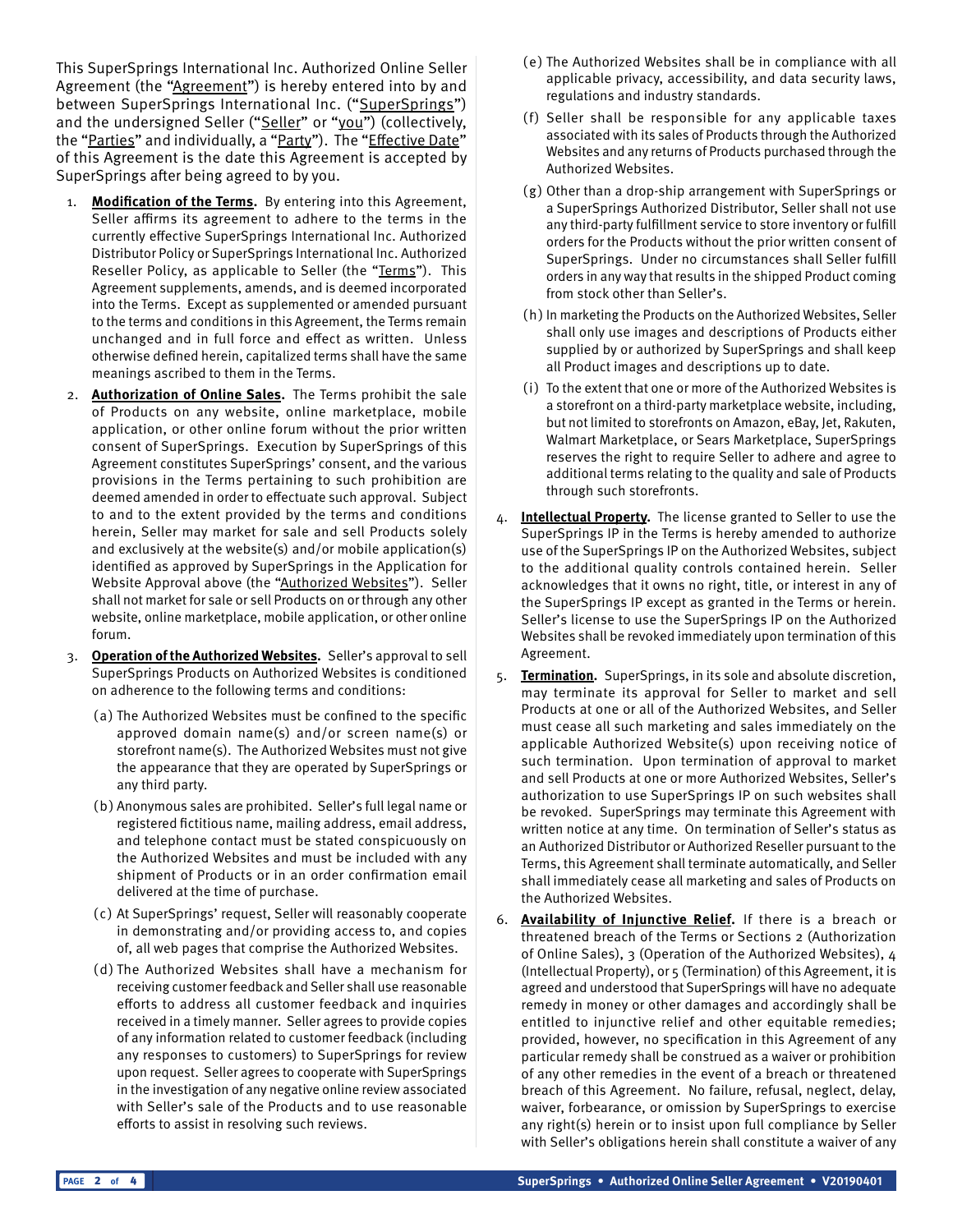provision herein or otherwise limit the right of SuperSprings to fully enforce any or all provisions and parts thereof.

7. **Indemnification.** Except as otherwise provided herein, Seller shall, and hereby does, indemnify, defend, save and hold harmless SuperSprings, and its directors, officers, employees, shareholders, partners, counsel, auditors, accountants, agents, advisors and all other representatives and each of the heirs, executors, successors and assigns of any of the foregoing, from and against any and all losses, liabilities, obligations, actions, causes of actions, suits, debts, dues, sums of money, accounts, reckonings, bonds, bills, covenants, contracts, controversies, agreements, promises, variances, trespasses, damages, judgments, executions, claims, and demands whatsoever, in law, admiralty, or equity, known or unknown of any kind to the extent they are caused by, arise from, or are incurred in connection with (a) any breach of, or failure to perform, any term, covenant or condition in the Agreement by Seller, or (b) the negligence or willful misconduct of Seller or its officers, employees, agents or contractors.

## 8. **Miscellaneous.**

- (a) **Modification.** SuperSprings reserves the right to update, amend or modify this Agreement upon written notice to Seller. Unless otherwise provided, such amendments will take effect immediately and Seller's continued use, advertising, offering for sale, or sale of the Products on the Authorized Websites following notice of the amendments will be deemed Seller's acceptance of the amendments.
- (b) **Waiver.** No waiver of any breach of any provision of this Agreement shall constitute a waiver of any prior, concurrent, or subsequent breach of the same or any other provisions hereof, nor shall it constitute a course of dealing and no waiver shall be effective unless made in writing.
- ( c) **Severability.** If any provision of this Agreement is held contrary to law, the remaining provisions shall remain valid.
- (d) **Assignment.** This Agreement may not be assigned or transferred by Seller without the prior, written consent of SuperSprings. SuperSprings is entitled to assign this Agreement, in whole or in part, without Seller's consent to any SuperSprings-affiliated company or to any entity to which SuperSprings sells, transfers, conveys, assigns, or leases all or substantially all of its rights and assets with respect to the development, production, marketing, or sale of the Products. This Agreement is intended for the benefit of the Parties and their permitted assigns, and no other person will be entitled to rely upon this Agreement or be entitled to any benefits under this Agreement.
- (e) **Entire Agreement.** This Agreement, the Terms and their attachments, if any, constitute the entire agreement between the Parties regarding the contemplated transactions and supersedes all prior agreements and understandings between the Parties relating to the sale of the Products online.
- (f) **Construction.** The descriptive headings and sections of this Agreement are inserted for convenience only, and shall not control or affect the meaning or construction of any of the provisions hereof. Should any provision of this Agreement require judicial interpretation, it is agreed that the court interpreting or construing the same will not apply a presumption that the terms hereof will be more strictly construed against one Party by reason of the rule of construction that a document is to be construed more

strictly against the Party who itself or through its agent prepared the same, it being agreed that all Parties, directly or through their agents, have participated in the preparation or negotiation hereof.

- (g) **Counterparts.** This Agreement may be executed in any number of counterparts, each of which shall be an original, but all of which together shall constitute one instrument.
- (h) **Governing Law.** The terms of this Agreement and any dispute arising under it shall be governed by, construed, and enforced in accordance with the laws of the State of California, without regard to its choice of law rules.
- (i) **Confidentiality.** This Agreement, and its attachments, if any, constitute confidential, proprietary information of SuperSprings and shall not be used for any purpose other than the authorized advertising and sale of the Products nor disclosed to any third-party without the prior written consent of SuperSprings.
- (j) **Survival.** The following provisions shall survive the termination of this Agreement: Section 4 (Intellectual Property); Section 7 (Indemnification); Section 8(h) (Governing Law); Section 8(i) (Confidentiality); Section 8(j) (Survival); Section 8(k) (Dispute Resolution) and Section 8(l) (Waiver of Jury Trial).
- (k) **Dispute Resolution.** In the event of a dispute over the terms or performance under this Agreement, the Parties expressly submit to personal jurisdiction and venue in the federal or state courts of record in Santa Barbara County, California. In the event of a breach or threatened breach of this Agreement by Seller, Seller is responsible for SuperSprings' attorneys' fees and costs associated with any lawsuit or other action necessary to obtain appropriate relief.
- (l) **Waiver of Jury Trial. TO THE FULLEST EXTENT PERMITTED BY APPLICABLE LAW, THE PARTIES EACH HEREBY IRREVO-CABLY AND EXPRESSLY WAIVE ALL RIGHT TO A TRIAL BY JURY IN ANY ACTION, PROCEEDING, OR COUNTERCLAIM (WHETHER BASED UPON CONTRACT, TORT, OR OTHER-WISE) ARISING OUT OF OR RELATING TO THIS AGREEMENT OR ANY OF THE TRANSACTIONS CONTEMPLATED HEREBY OR THEREBY OR THE PARTIES' ACTIONS IN THE NEGOTI-ATIONS, ADMINISTRATION, OR ENFORCEMENT HEREOF OR THEREOF. THE PARTIES ACKNOWLEDGE THAT SUCH WAIVER IS MADE WITH FULL KNOWLEDGE AND UNDER-STANDING OF THE NATURE OF THE RIGHTS AND BENEFITS WAIVED HEREBY, AND WITH THE BENEFIT OF ADVICE OF COUNSEL OF ITS CHOOSING.**